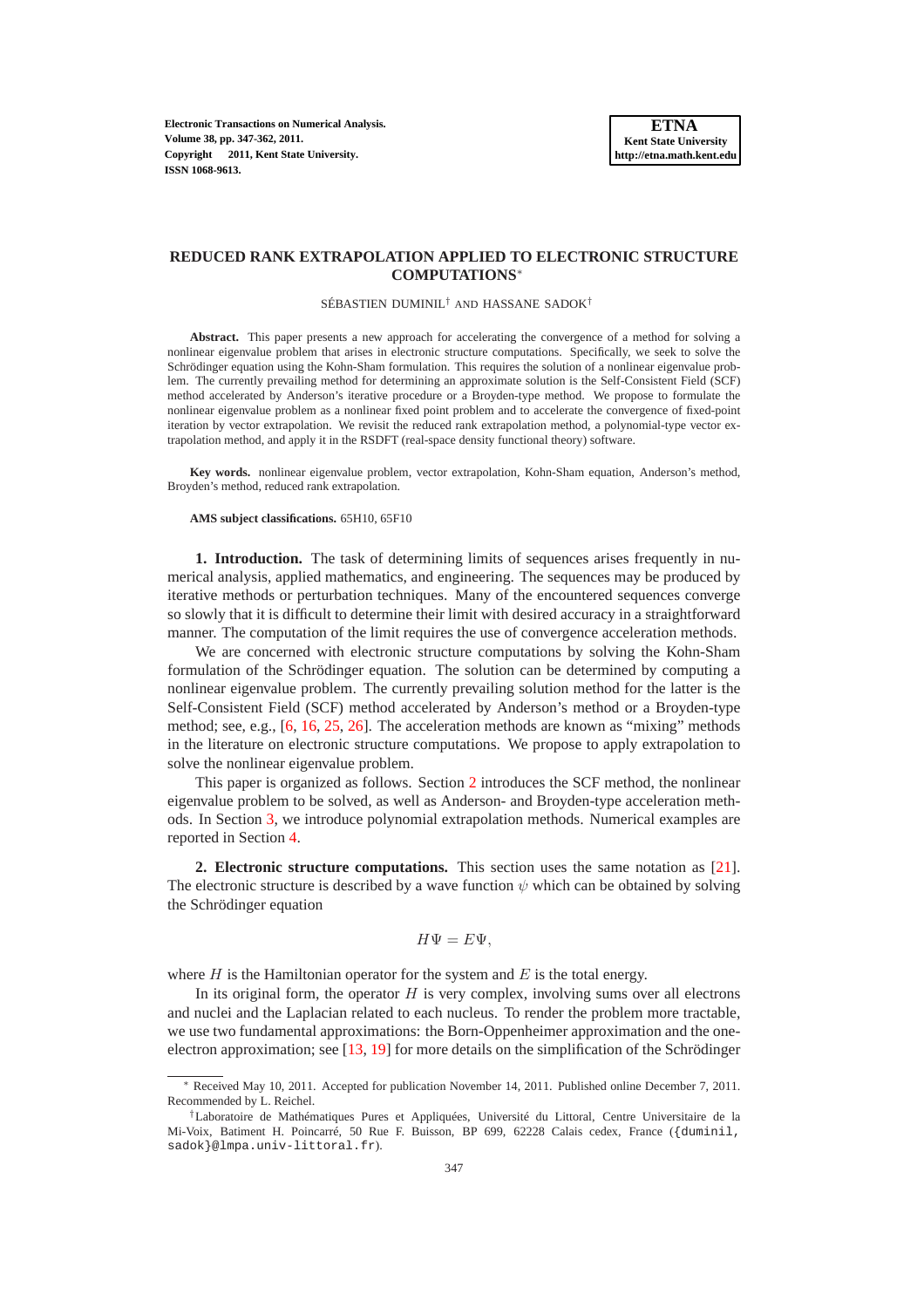#### 348 S. DUMINIL AND H. SADOK

<span id="page-1-1"></span>equation. With these approximations, we obtain a simplified form of the Schrödinger equation known as the Kohn-Sham equation

(2.1) 
$$
H(\rho(r))\psi(r) = \left[\frac{-\hbar\nabla^2}{2m} + V_{tot}[\rho(r),r]\right]\psi(r) = E\psi(r),
$$

where the Laplacian  $\nabla^2$  represents the kinetic operator,  $\hbar$  is Planck's constant, m is the electron mass, and  $V_{tot}$  is the total potential at some point r in space. The potential depends on the charge density  $\rho$  defined below. We note that  $V_{tot}$  is the sum of three components: the ionic potential which reflects the energy from the core electrons, the Hartree potential which reflects electron-electron Coulombic energies, and the Exchange-Correlation potential which arises from the one-electron approximation:

(2.2) 
$$
V_{tot} = V_{ion} + V_H + V_{XC}.
$$

Both terms  $V_H$  and  $V_{XC}$  are functions of the charge density  $\rho(r)$ , which depends on the wave functions of the above equation,

(2.3) 
$$
\rho(r) = \sum_{\text{occupied states}} |\psi_i(r)|^2.
$$

The exchange-correlation potential  $V_{XC}$  is easily approximated by a potential from the local density expression. Once the charge density  $\rho(r)$  is known, the Hartree potential is obtained by solving the Poisson equation

<span id="page-1-3"></span><span id="page-1-2"></span><span id="page-1-0"></span>
$$
\nabla^2 V_H = -4\pi \rho(r).
$$

Both potentials  $V_H$  and  $V_{XC}$  have a local character and are represented by diagonal matrices in the discrete form of the problem. The ionic potential is more complex; see [\[20\]](#page-15-7) for details. It follows from [\(2.3\)](#page-1-0) that  $\rho$  can be computed from the wave functions  $\psi_i$  for all occupied states. The wave functions  $\psi_i$  are solutions of the eigenvalue problem [\(2.1\)](#page-1-1), whose coefficients depend on the potential. The central computational task is the repeated solution of a large, symmetric eigenvalue problem. This problem can be regarded as a nonlinear eigenvalue problem, where the nonlinearity is handled by the SCF iteration. An algorithm for solving the nonlinear eigenvalue problem using simplemix iterations is described in Ta-ble [2.1.](#page-2-0) The quantity  $\omega$  used in the algorithm is a given constant. Our aim is to explore the possibility of accelerating the simplemix iterations by using the Reduced Rank Extrapolation (RRE) method.

In matrix form, the Hamiltonian is the sum of a Laplacian matrix, three diagonal matrices, and a matrix representing the nonlocal contributions. Two of the diagonal matrices arise from discretizing  $V_{XC}$  and  $V_H$ . The third one is due to the local part of the ionic potential. The nonlocal matrix is the sum of simple rank-one updates over all atoms and quantum numbers.

The SCF iteration can be expressed as fixed-point iteration for the equation

$$
(2.4) \t\t s = \Phi(s),
$$

where  $\Phi(s)$  represents the new potential obtained by solving [\(2.1\)](#page-1-1) and using [\(2.2\)](#page-1-2) with the resulting wave functions and values, and  $s = V_{tot}$ . We remark that the SCF iterations may be less effective than desired: the convergence may be slow, and sometimes the iterates diverge. In the following, we focus on accelerating the SCF iterations. We will replace the constant  $\omega$ in Table [2.1](#page-2-0) by a so-called "mixing term", which refers to an acceleration by a quasi-Newton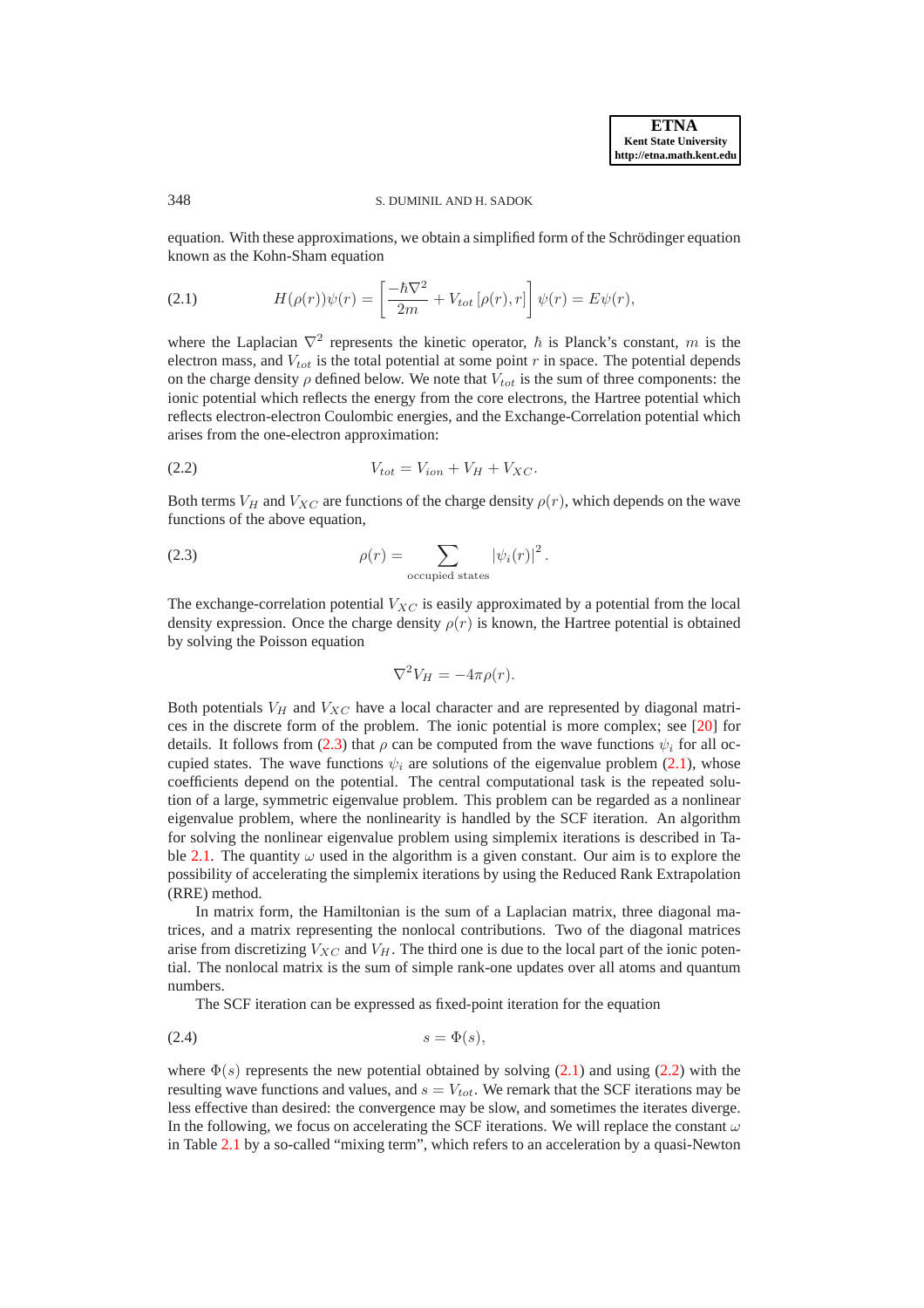#### <span id="page-2-0"></span>TABLE 2.1 *SCF iteration algorithm.*

Initial approximate charge density  $\rho(r)$ . Evaluate  $V_{tot}(\rho(r),r)$ . For iter=1, 2,... , Maxiter do Evaluate  $H(\rho(r))$  by  $H(\rho(r)) = \left[\frac{-\hbar \nabla^2}{2m} + V_{tot}(\rho(r), r)\right]$ . Solve  $H(\rho(r))\psi_i(r) = E\psi_i(r)$  for  $i = 1, 2, \ldots$ Compute new charge density  $\rho(r)_{new}$  by [\(2.3\)](#page-1-0). Solve new Hartree potential  $V_H$  from  $\nabla^2 V_H(r) = -4\pi \rho(r)$ . Update  $V_{XC}$  and  $V_{ion}$ . Evaluate  $\tilde{V}_{tot}(\rho(r),r) = V_{ion}(r) + V_H(\rho(r),r) + V_{XC}(\rho(r),r).$ Compute  $\tilde{V}_{tot} = V_{tot} + \omega(\tilde{V}_{tot} - V_{tot})$ . If  $\frac{\|\tilde{V}_{tot} - V_{tot}\|}{\|\tilde{V}_{tot}\|}$  < tol stop. Update  $V_{tot} = \tilde{V}_{tot}$ . end for

method. Broyden-type methods and Anderson's method are used in [\[6,](#page-15-0) [16\]](#page-15-1) to improve the convergence. Fang and Saad [\[6\]](#page-15-0) report that Broyden's method sometimes gives the fastest convergence; in other experiments Anderson's method is superior. Throughout this paper  $\|\cdot\|$ denotes the Euclidean vector norm.

**2.1. Generalized Broyden's methods.** Fang and Saad developed Generalized Broyden's methods in [\[6\]](#page-15-0). Determining a fixed point of [\(2.4\)](#page-1-3) is equivalent to solving the nonlinear system of equations

<span id="page-2-1"></span>
$$
(2.5) \t\t f(s) = 0,
$$

where  $f(s) = s - \Phi(s)$ .

**2.1.1. Broyden's methods.** Introduce the linear approximation of  $f$  at  $s$ ,

<span id="page-2-2"></span>
$$
f(s + \Delta s) \approx f(s) + J(s)\Delta s,
$$

where  $J(s)$  denotes the Jacobian matrix of f at s. Newton's method uses this approximation to determine a correction  $\Delta s_k$  of an available approximate solution  $s_k$  of [\(2.5\)](#page-2-1). Specifically,  $\Delta s_k$  is determined by

(2.6) 
$$
J(s_k)\Delta s_k = -f(s_k),
$$

$$
s_{k+1} = s_k + \Delta s_k,
$$

for  $k = 1, 2, 3, \ldots$  The iterations are carried out until a sufficiently accurate approximate solution has been determined, assuming that Newton's method converges.

Newton's method requires the Jacobian matrix to be computed at each iteration. This can be expensive. Quasi-Newton methods approximate  $J(s_k)$  by a matrix  $J_k$  that is cheaper to compute. Broyden [\[3,](#page-15-8) [14\]](#page-15-9) proposed to let  $J_{k+1}$  be a rank-one modification of  $J_k$ . Specifically, Broyden suggested that equation [\(2.6\)](#page-2-2) be replaced by

$$
J_{k+1}\Delta s_k = \Delta f_k,
$$

where  $\Delta f_k = f(s_{k+1}) - f(s_k)$  and

$$
J_{k+1} = J_k + (\Delta f_k - J_k \Delta s_k) \frac{\Delta s_k^T}{\Delta s_k^T \Delta s_k}.
$$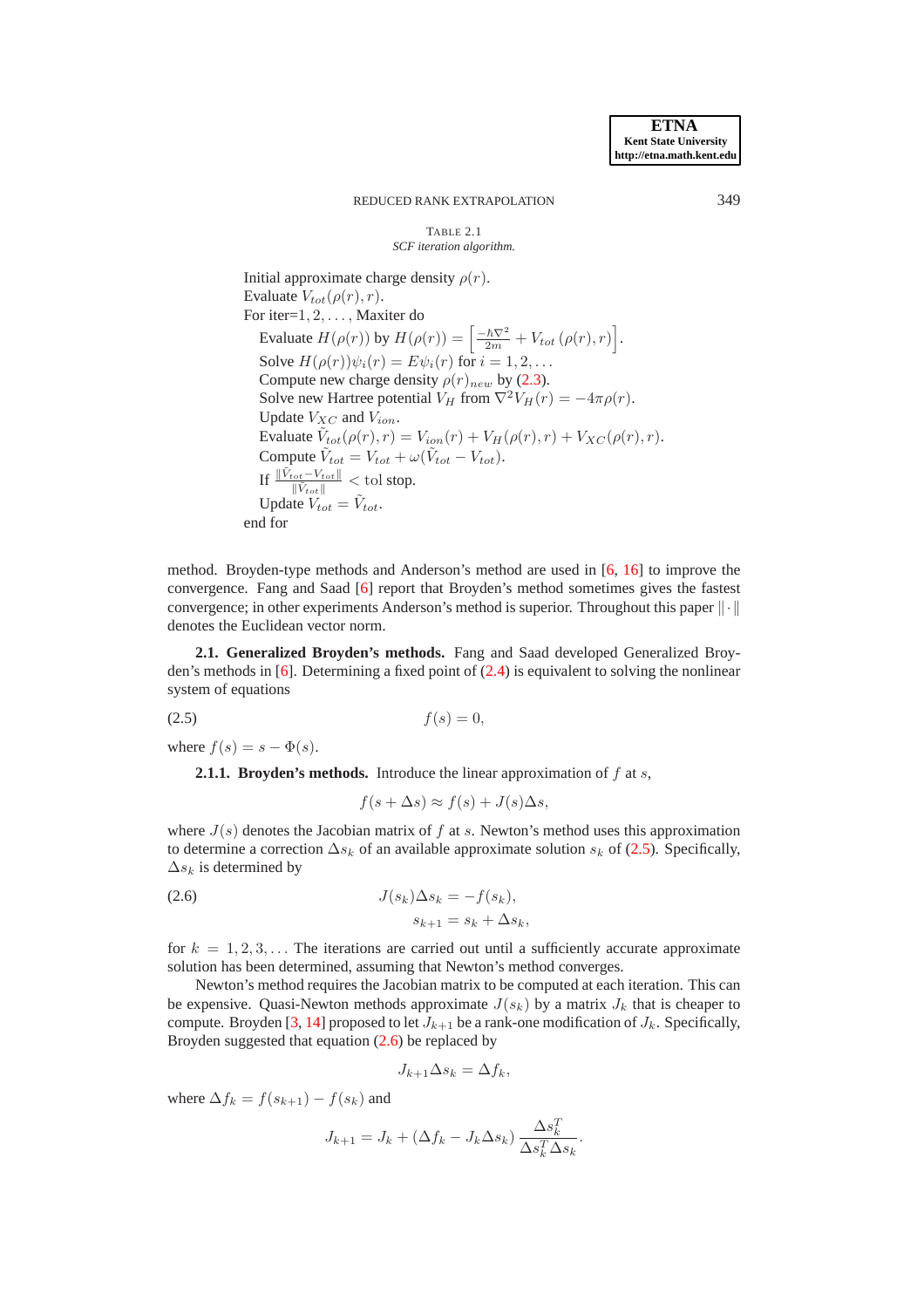350 S. DUMINIL AND H. SADOK

<span id="page-3-0"></span>Then  $J_{k+1}$  satisfies

(2.7) 
$$
J_{k+1}q = J_k q \quad \forall q \text{ such that } q^T \Delta s_k = 0.
$$

**2.1.2. A generalized Broyden's method.** Suppose that the most recent  $m + 1$  iterates  $\{s_{k-m}, s_{k-m+1}, \ldots, s_k\}$  are available and let

$$
\Delta s_i = s_{i+1} - s_i
$$
,  $\Delta f_i = f(s_{i+1}) - f(s_i)$ ,  $i = k - m, k - m + 1, ..., k - 1$ .

We now describe a generalized Broyden's method with a flexible rank of the update of the approximate Jacobian  $J_k$ , which is required to satisfy m secant conditions,

$$
J_k \Delta s_i = \Delta f_i, \qquad i = k - m, k - m + 1, \dots, k - 1,
$$

where the vectors  $\Delta f_{k-m}$ ,  $\Delta f_{k-m+1}$ , ...,  $\Delta f_{k-1}$  are assumed to be linearly independent and  $m \leq n$ . These equations can be expressed in matrix form as

$$
J_k \Delta S_k = \Delta F_k,
$$

where

$$
\Delta S_k = [\Delta s_{k-m}, \Delta s_{k-m+1}, \dots, \Delta s_{k-1}], \quad \Delta F_k = [\Delta f_{k-m}, \Delta f_{k-m+1}, \dots, \Delta f_{k-1}].
$$

The analogue of condition [\(2.7\)](#page-3-0) is

$$
(J_k - J_{k-m})q = 0
$$

for all q orthogonal to the range of  $\Delta S_k$ .

We approximate the Jacobian at the  $(k + 1)$ <sup>st</sup> step by

$$
J_{i+1} = J_i + (\Delta F_i - J_i \Delta S_i)(\Delta S_i^T \Delta S_i)^{-1} \Delta S_i^T, \quad i = 1, \dots, k.
$$

In the context of mixing, the base case is

$$
J_1=\omega I,
$$

where  $\omega$  is the mixing parameter. The next iterate is given by

$$
s_{k+1} = s_k + \Delta s_k.
$$

**2.2. Anderson's method.** Let  $f: \mathbb{R}^N \to \mathbb{R}^N$  be a nonlinear function. Anderson's method is an iterative procedure for the solution of the given nonlinear system of equations  $f(s) = 0$ . Denote the most recent iterates by  $s_{k-m}, \ldots, s_k$  and let  $f_i = f(s_i)$  for all  $j = k - m, \ldots, k$ . Anderson's method [\[1,](#page-15-10) [6,](#page-15-0) [16,](#page-15-1) [25,](#page-15-2) [26\]](#page-15-3) determines the next iterate,  $s_{k+1}$ , in the following way: introduce

<span id="page-3-1"></span>(2.8) 
$$
\bar{s}_k = s_k - \sum_{i=k-m}^{k-1} \gamma_i^{(k)} \Delta s_i = s_k - \Delta S_k \gamma_k,
$$

$$
\bar{f}_k = f_k - \sum_{i=k-m}^{k-1} \gamma_i^{(k)} \Delta f_i = f_k - \Delta F_k \gamma_k,
$$

where

$$
\Delta s_i = s_{i+1} - s_i, \quad \Delta f_i = f_{i+1} - f_i, \quad \gamma_k = [\gamma_{k-m}^{(k)}, \dots, \gamma_{k-1}^{(k)}]
$$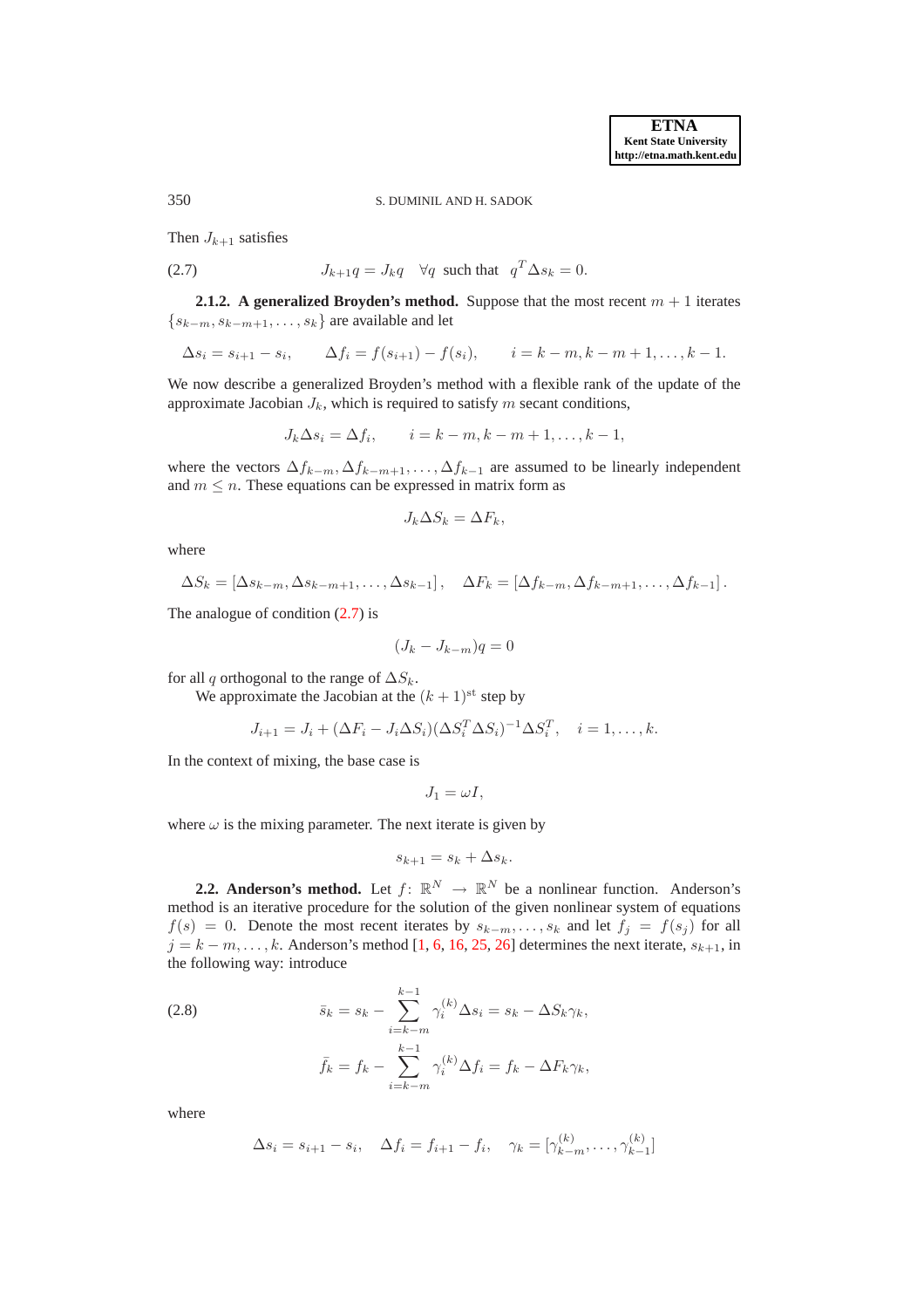and

$$
\Delta S_k = [\Delta s_{k-m}, \dots, \Delta s_{k-1}], \quad \Delta F_k = [\Delta f_{k-m}, \dots, \Delta f_{k-1}].
$$

By rearranging, we get

$$
\bar{s}_k = \sum_{i=k-m}^k \omega_j s_i, \quad \bar{f}_k = \sum_{i=k-m}^k \omega_j f_i
$$

with  $\sum_{i=k-m}^{k} \omega_j = 1$ . The quantities  $\bar{s}_k$  and  $\bar{f}_k$  are weighted averages of  $s_{k-m}, \ldots, s_k$  and  $f_{k-m}, \ldots, f_k$ , respectively.

The  $\gamma_i$ 's are determined by minimizing

$$
E(\gamma^{(k)}) = \langle \bar{f}_k, \bar{f}_k \rangle = \left\| f_k - \Delta F_k \gamma^{(k)} \right\|_2^2.
$$

The solution satisfies the normal equations

$$
(\Delta F_k^T \Delta F_k) \gamma^{(k)} = \Delta F_k^T f_k.
$$

Substitution into [\(2.8\)](#page-3-1) gives

$$
s_{k+1} = \bar{s}_k + \beta \bar{f}_k
$$
  
=  $s_k + \beta f_k - (\Delta S_k + \beta \Delta F_k) \gamma^{(k)}$   
=  $s_k + \beta f_k - (\Delta S_k + \beta \Delta F_k)(\Delta F_k^T \Delta F_k)^{-1} \Delta F_k^T f_k.$ 

<span id="page-4-0"></span>**3. Vector extrapolation methods.** The solution of systems of nonlinear equations by an iterative method yields a sequence of vectors (approximate solutions). When this sequence converges slowly, extrapolation often can be applied to enhance convergence. Typically, vector extrapolation methods perform better than scalar extrapolation applied to each vector component independently. The most popular vector extrapolation methods are minimal polynomial extrapolation (MPE) by Cabay and Jackson [\[4\]](#page-15-11), reduced rank extrapolation (RRE) by Eddy [\[5\]](#page-15-12) and Mesina [\[15\]](#page-15-13), and modified minimal polynomial extrapolation (MMPE) by Sidi, Ford, and Smith [\[24\]](#page-15-14), Brezinski [\[2\]](#page-15-15), and Pugachev [\[17\]](#page-15-16). Convergence analyses of these methods are presented in [\[10,](#page-15-17) [24\]](#page-15-14). Several different recursive algorithms for implementing these methods are described in  $[2, 5, 7, 11]$  $[2, 5, 7, 11]$  $[2, 5, 7, 11]$  $[2, 5, 7, 11]$  $[2, 5, 7, 11]$  $[2, 5, 7, 11]$  $[2, 5, 7, 11]$ . We note that, when applied to linearly generated vector sequences, the MPE, RRE, and MMPE methods are related to Krylov subspace methods. It is shown in [\[18,](#page-15-20) [22\]](#page-15-21) that the MPE and RRE approaches are mathematically equivalent to Arnoldi's method and to the generalized minimal residual (GMRES) method, respectively. Vector extrapolation methods are very effective solution methods for systems of nonlinear equations [\[9,](#page-15-22) [12\]](#page-15-23).

The first subsection discusses methods for accelerating scalar sequences. We summarize classical results for scalar extrapolation. These results will be extended to vector extrapolation, which is the topic of the second subsection. Specifically, this subsection is concerned with the RRE method.

**3.1. Scalar extrapolation.** Given a real sequence  $\{s_k\}_{k\in\mathbb{N}}$  with  $\lim_{k\to\infty} s_k = s$ , an acceleration transformation constructs a second sequence  $\{t_k\}_{k\in\mathbb{N}}$  that converges faster than the original sequence in the sense that

$$
\lim_{k \to \infty} \frac{t_k - s}{s_k - s} = 0.
$$

If the original sequence is divergent, the sequence transformation acts as an extrapolation method to the anti-limit s.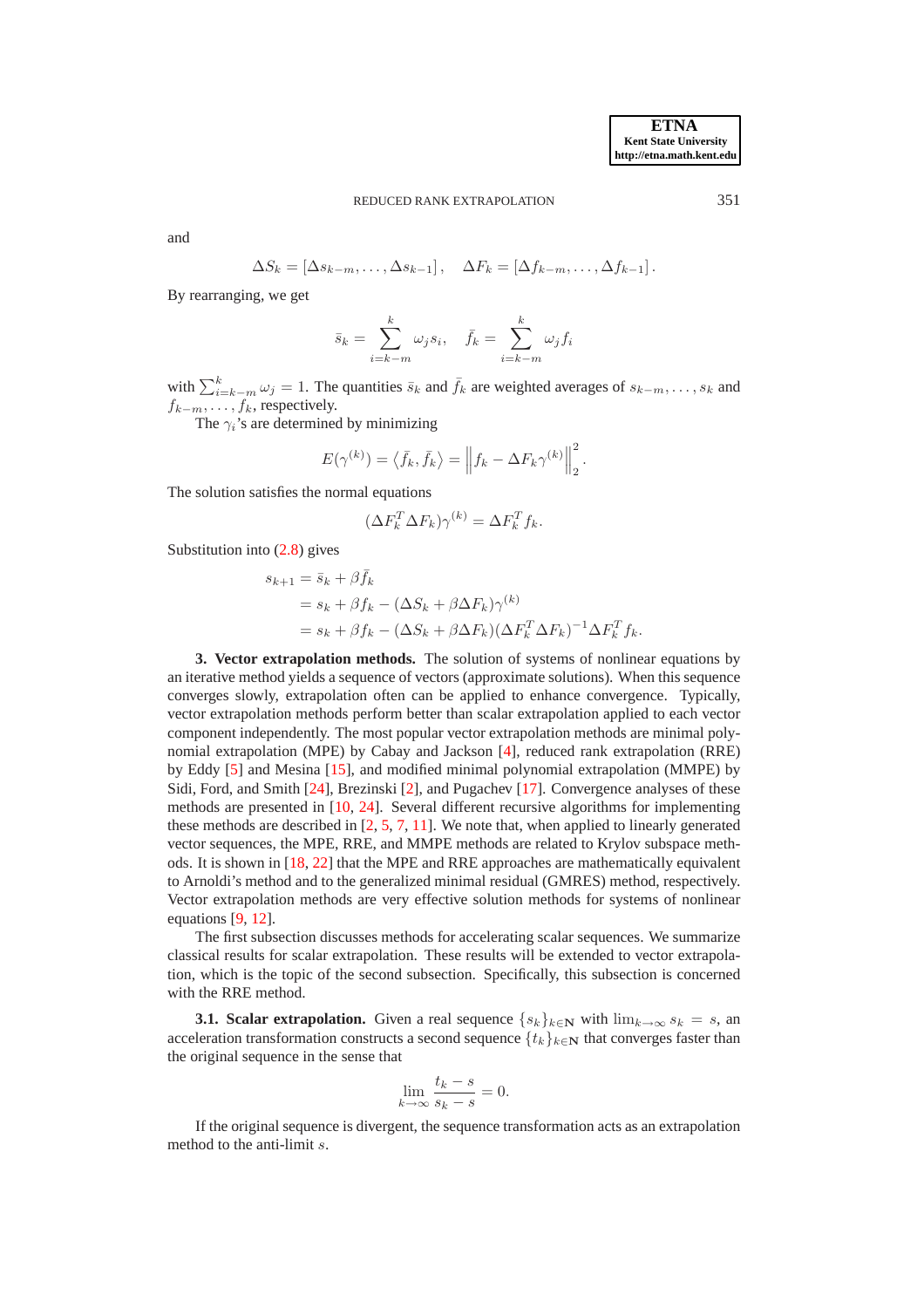# 352 S. DUMINIL AND H. SADOK

**3.1.1. Aitken's**  $\Delta^2$  **process.** Given a sequence  $\{s_k\}_{k\in\mathbb{N}}$  with limit s, we can write the limit as

<span id="page-5-0"></span>
$$
s = s_k - \frac{s_{k+1} - s_k}{\frac{s_{k+1} - s}{s_k - s} - 1}.
$$

If the  $s_k$  are of the form

(3.1) 
$$
s_k = s + a_1(\lambda_1)^k + a_2(\lambda_2)^k,
$$

where  $0 < |\lambda_2| < |\lambda_1| < 1$  and  $a_1 a_2 \neq 0$ , then

$$
\frac{s_{k+1} - s}{s_k - s} = \frac{a_1(\lambda_1)^{k+1} + a_2(\lambda_2)^{k+1}}{a_1(\lambda_1)^k + a_2(\lambda_2)^k}.
$$

On the one hand, we have

$$
\frac{s_{k+1} - s}{s_k - s} = \lambda_1 + O\left(\left(\frac{\lambda_2}{\lambda_1}\right)^k\right).
$$

For instance, the Lusternik process is a linear sequence transformation that gives improved convergence when applied to the sequence [\(3.1\)](#page-5-0). It yields the sequence

$$
t_k^{(1)} = s_k - \frac{s_{k+1} - s_k}{\lambda_1 - 1}, \quad k = 1, 2, 3, \dots
$$

We have  $t_k^{(1)} - s = a_2 \frac{\lambda_2 - \lambda_1}{1 - \lambda_1} (\lambda_2)^k$  and, therefore,

$$
\lim_{k \to \infty} \frac{t_k^{(1)} - s}{s_k - s} = 0.
$$

On the other hand, we also have

$$
\frac{s_{k+2} - s_{k+1}}{s_{k+1} - s_k} = \lambda_1 + O\left(\left(\frac{\lambda_2}{\lambda_1}\right)^k\right).
$$

This relation suggests the Aitken  $\Delta^2$  process

$$
t_k^{(2)} = s_k - \frac{s_{k+1} - s_k}{\frac{s_{k+2} - s_{k+1}}{s_{k+1} - s_k} - 1}, \quad k = 1, 2, 3, \dots
$$

The  $t_k^{(2)}$  $\binom{2}{k}$  satisfy

$$
\lim_{k \to \infty} \frac{t_k^{(2)} - s}{s_k - s} = 0.
$$

Aitken's  $\Delta^2$  process also can be expressed as

$$
t_k^{(2)} = s_k - \frac{(\Delta s_k)^2}{\Delta^2 s_k} = s_k - \Delta s_k (\Delta^2 s_k)^{-1} \Delta s_k,
$$

where

$$
\Delta s_k = s_{k+1} - s_k, \quad \Delta^2 s_k = \Delta s_{k+1} - \Delta s_k = s_k - 2s_{k+1} + s_{k+2}.
$$

This shows that the  $t_k^{(2)}$  $k<sup>(2)</sup>$  can be written as ratio of two determinants

$$
t_k^{(2)} = \begin{vmatrix} s_k & s_{k+1} \\ \Delta s_k & \Delta s_{k+1} \end{vmatrix} / \begin{vmatrix} 1 & 1 \\ \Delta s_k & \Delta s_{k+1} \end{vmatrix}.
$$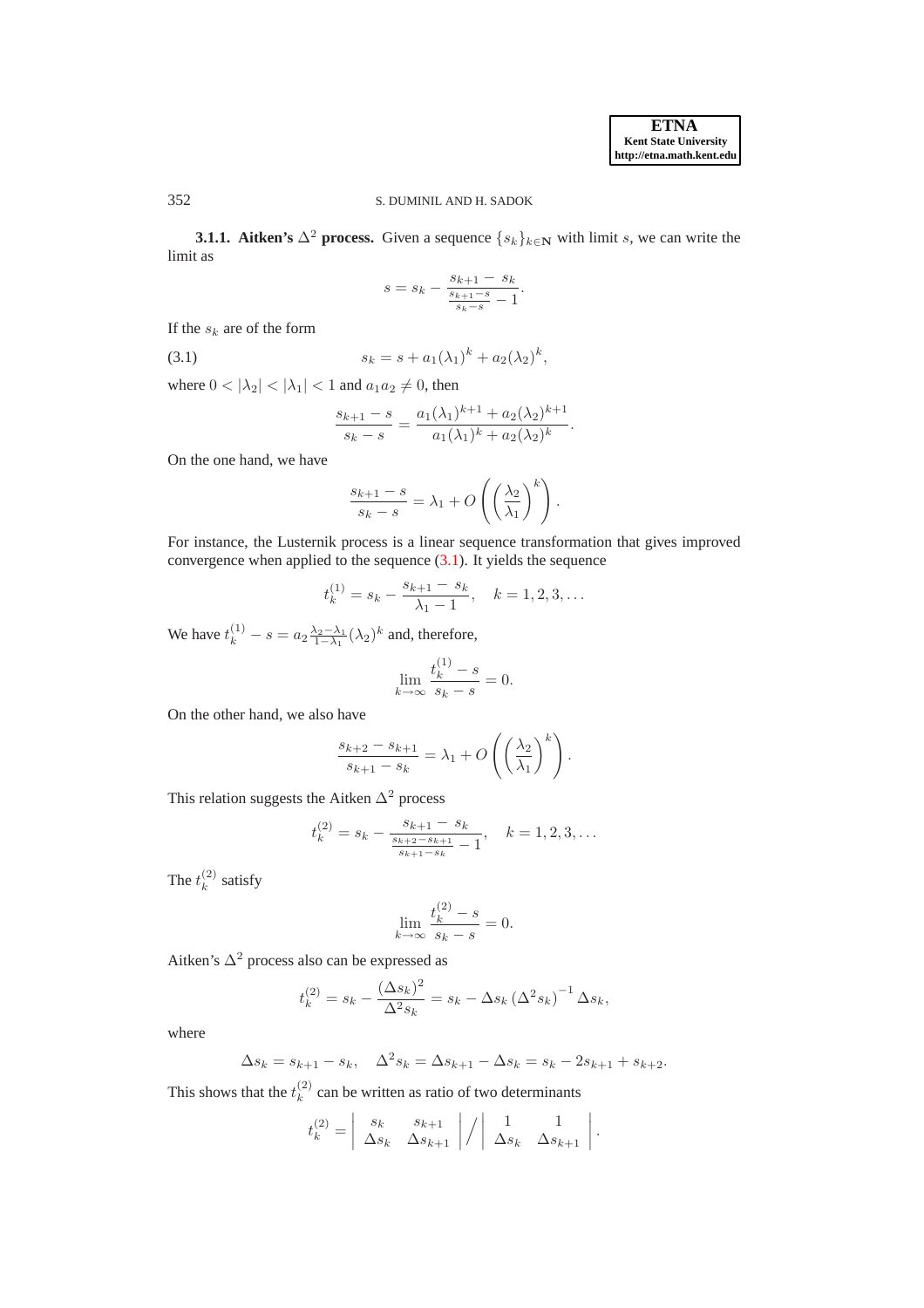## **3.1.2. Interpretation of Aitken's**  $\Delta^2$  **process.** We also have

$$
t_k^{(2)} = \gamma_k^{(0)} s_k + \gamma_k^{(1)} s_{k+1},
$$

where  $\gamma_k^{(0)} = \frac{\Delta s_{k+1}}{\Delta^2 s_k}$  and  $\gamma_k^{(1)} = -\frac{\Delta s_k}{\Delta^2 s_k}$ . Consequently,  $\gamma_k^{(0)}$  $\chi_k^{(0)}$  and  $\gamma_k^{(1)}$  $k^{(1)}$  satisfy the linear system of equations

$$
\gamma_k^{(0)} + \gamma_k^{(1)} = 1, \n\gamma_k^{(0)} \Delta s_k + \gamma_k^{(1)} \Delta s_{k+1} = 0.
$$

**3.1.3. Fixed point methods.** Let  $s_{k+1} = \phi(s_k)$ ,  $k = 1, 2, 3, \ldots$ , for some nonlinear function  $\phi$ , and assume that the  $s_k$  converge to a limit s. Then

$$
\frac{s_{k+1} - s}{s_k - s} = \phi'(s) + O(s_k - s).
$$

We can construct a linear convergence acceleration method

$$
t_k^{(3)} = s_k - \frac{s_{k+1} - s_k}{\phi'(s) - 1}.
$$

Let  $f(x) = x - \phi(x)$ . Then  $f(s) = 0$ . We define the nonlinear transformation

$$
t_k^{(4)} = s_k - \frac{s_{k+1} - s_k}{\phi'(s_k) - 1} = s_k - \frac{f(s_k)}{f'(s_k)}.
$$

If the  $s_k$ , for  $k = 1, 2, 3, \ldots$ , converge to s, then

$$
t_k^{(3)} - s = O((s_k - s)^2), \quad t_k^{(4)} - s = O((s_k - s)^2).
$$

Let us introduce the cycling process. We choose a starting point  $x_0$  and at every  $k^{\text{th}}$ iteration, we set  $s_0 = x_k$  and compute

$$
x_{k+1} = t_0^{(4)}.
$$

This yields the well-known Newton's method

$$
x_{k+1} = x_k - \frac{f(x_k)}{f'(x_k)}.
$$

When using Aitken's  $\Delta^2$  process in cycling mode, we set

$$
x_{k+1} = t_0^{(2)}
$$

and obtain Steffensen's method

$$
x_{k+1} = x_k + \frac{f(x_k)^2}{f(x_k - f(x_k)) - f(x_k)}
$$

.

Both Newton's and Steffensen's methods yield quadratic convergence,

$$
|x_{k+1} - s| \le K |x_k - s|^2.
$$

We will generalize the cycling process below.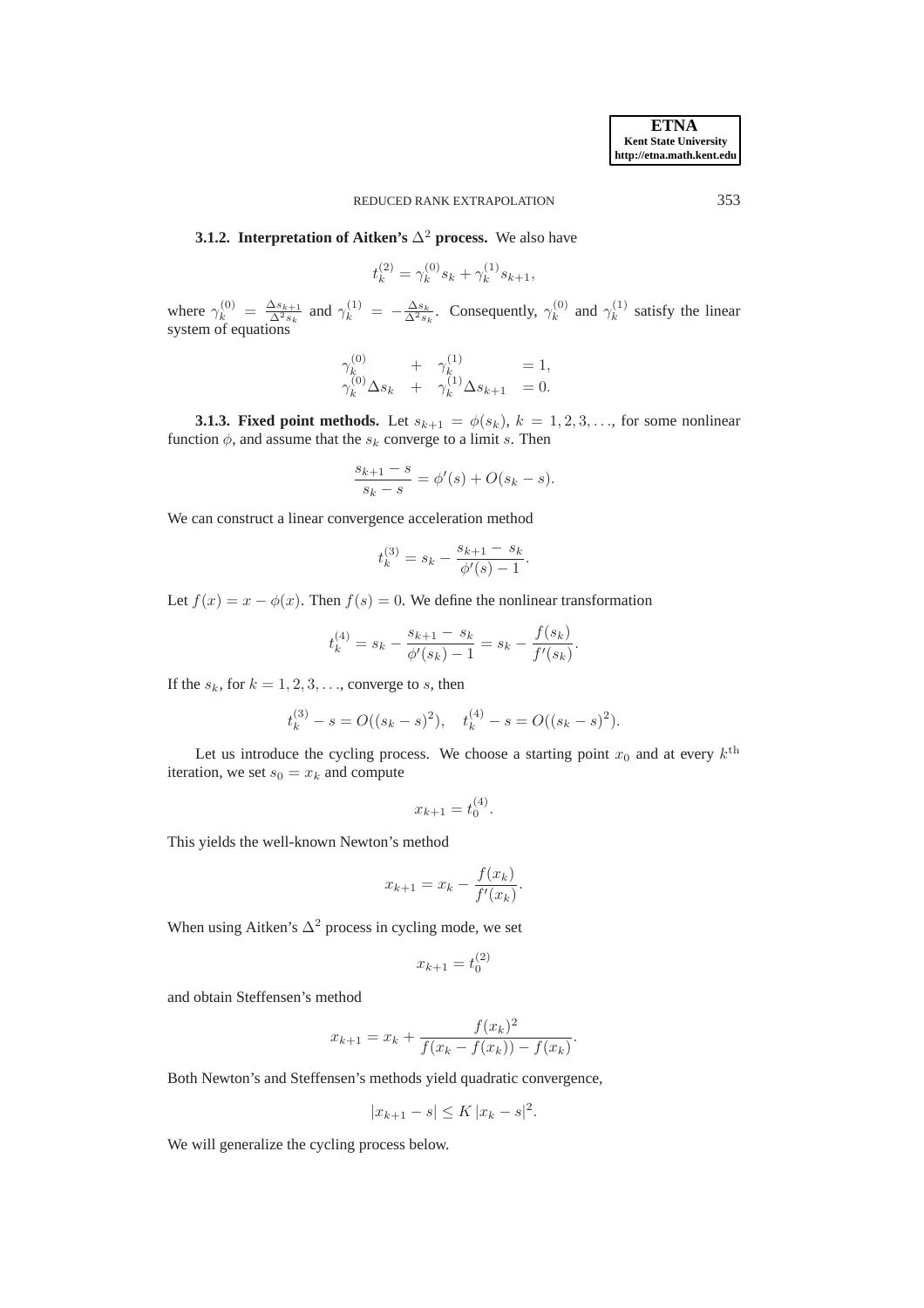# 354 S. DUMINIL AND H. SADOK

**3.2. Vector extrapolation.** Let  $\{s_k\}_{k\in\mathbb{N}}$  be a sequence of vectors in  $\mathbb{R}^N$ , and define the first and second forward differences

<span id="page-7-0"></span>
$$
\Delta s_k = s_{k+1} - s_k, \qquad k = 0, 1, 2, \dots,
$$
  

$$
\Delta^2 s_k = \Delta s_{k+1} - \Delta s_k, \qquad k = 0, 1, 2, \dots
$$

It is known that the RRE method, when applied to the sequence  $\{s_k\}_{k\in\mathbb{N}}$ , produces approximations  $t_{k,q}^{RRE}$  of the limit or the anti-limit of the sequence  $\{s_k\}_{k\in\mathbb{N}}$ . These approximations are defined by

(3.2) 
$$
t_{k,q}^{RRE} = \sum_{j=0}^{q} \gamma_j^{(q)} s_{k+j},
$$

<span id="page-7-1"></span>where

(3.3) 
$$
\sum_{j=0}^{q} \gamma_j^{(q)} = 1, \qquad \sum_{j=0}^{q} \eta_{ij} \gamma_j^{(q)} = 0, \quad i = 0, 1, \dots, q-1,
$$

with the scalars  $\eta_{ij}$  defined by the inner products

$$
\eta_{ij} = (\Delta^2 s_{k+i}, \Delta s_{k+j})
$$

in  $\mathbb{R}^N$ . It follows from [\(3.2\)](#page-7-0) and [\(3.3\)](#page-7-1) that  $t_{k,q}^{RRE}$  can be expressed as a ratio of two determinants:

$$
t_{k,q}^{RRE} = \frac{\begin{vmatrix} s_k & s_{k+1} & \cdots & s_{k+q} \\ \eta_{0,0} & \eta_{0,1} & \cdots & \eta_{0,q} \\ \vdots & \vdots & \vdots & \vdots \\ \eta_{q-1,0} & \eta_{q-1,1} & \cdots & \eta_{q-1,q} \\ \hline 1 & 1 & \cdots & 1 \\ \eta_{0,0} & \eta_{0,1} & \cdots & \eta_{0,q} \\ \vdots & \vdots & \vdots & \vdots \\ \eta_{q-1,0} & \eta_{q-1,1} & \cdots & \eta_{q-1,q} \end{vmatrix}}.
$$

Introduce the matrices

$$
\Delta^i S_{k,q} = [\Delta^i s_k, \dots, \Delta^i s_{k+q-1}], \quad i = 1, 2.
$$

Using Schur complements,  $t_{k,q}^{RRE}$  can be written as

$$
t_{k,q}^{RRE} = s_k - \Delta S_{k,q} \Delta^2 S_{k,q}^+ \Delta s_k,
$$

where  $\Delta^2 S_{k,q}^+$  denotes the Moore-Penrose generalized inverse of  $\Delta^2 S_{k,q}$ ; it is defined by

$$
\Delta^2 S_{k,q}^+ = (\Delta^2 S_{k,q}^T \Delta^2 S_{k,q})^{-1} \Delta^2 S_{k,q}^T,
$$

provided that  $\det(\Delta^2 S_{k,q}^T \Delta^2 S_{k,q}) \neq 0$ . We assume this to be the case. Then  $t_{k,q}^{RRE}$  is well defined and unique. The vectors  $t_{k,q}^{RRE}$  can be computed efficiently for several values of k and q using algorithms described in  $\left[7\right]$ .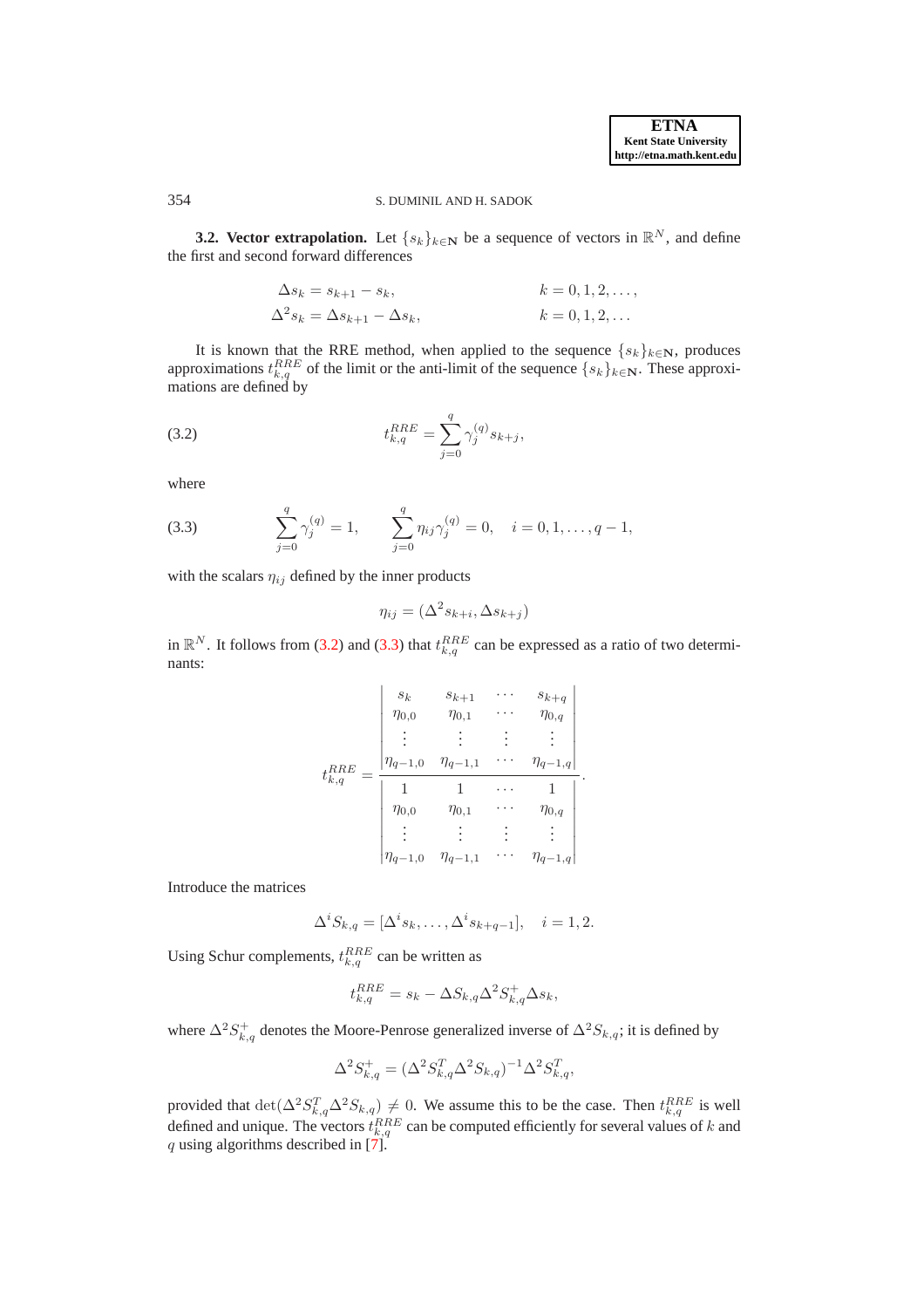We will give an estimate for the residual norm for nonlinear problems. Introduce the new approximation

<span id="page-8-2"></span>
$$
\tilde{t}_{k,q}^{RRE} = \sum_{j=0}^{q} \gamma_j^{(q)} s_{k+j+1}.
$$

In [\[12\]](#page-15-23), we defined the generalized residual of  $t_{k,q}^{RRE}$  as

(3.4) 
$$
\tilde{r}(t_{k,q}^{RRE}) = \tilde{t}_{k,q}^{RRE} - t_{k,q}^{RRE},
$$

which can be expressed as

<span id="page-8-0"></span>
$$
\tilde{r}(t_{k,q}^{RRE}) = \Delta s_k - \Delta^2 S_{k,q} \Delta^2 S_{k,q}^+ \Delta s_k.
$$

Notice that  $\tilde{r}(t_{k,q}^{RRE})$  is obtained by projecting orthogonally  $\Delta s_k$  onto the subspace generated by the vectors  $\Delta^2 s_k, \ldots, \Delta^2 s_{k+q-1}$ . We remark that  $\tilde{r}(t_{k,q}^{RRE})$  may be considered as an approximation of the true residual. In particular, when the sequence is generated linearly,  $\tilde{r}(t_{k,q}^{RRE})$  is the true residual. Therefore a stopping criterion can be based on  $\|\tilde{r}(t_{k,q}^{RRE})\|$ .

**3.2.1. Implementation of the RRE method.** From an implementation perspective, we will be interested only in the case when k is kept fixed. Accordingly, we set  $k = 0$  and denote the vector  $t_{0,q}^{RRE}$  by  $t_q^{RRE}$ .

The linear system  $(3.3)$  is written as

$$
\gamma_0^{(q)} + \gamma_1^{(q)} + \dots + \gamma_q^{(q)} = 1
$$
\n
$$
\gamma_0^{(q)}(\Delta^2 s_0, \Delta s_0) + \gamma_1^{(q)}(\Delta^2 s_0, \Delta s_1) + \dots + \gamma_q^{(q)}(\Delta^2 s_0, \Delta s_q) = 0
$$
\n
$$
\gamma_0^{(q)}(\Delta^2 s_1, \Delta s_0) + \gamma_1^{(q)}(\Delta^2 s_1, \Delta s_1) + \dots + \gamma_q^{(q)}(\Delta^2 s_1, \Delta s_q) = 0
$$
\n
$$
\vdots \qquad \vdots \qquad \vdots \qquad \vdots \qquad \vdots \qquad \vdots
$$
\n
$$
\gamma_0^{(q)}(\Delta^2 s_{q-1}, \Delta s_0) + \gamma_1^{(q)}(\Delta^2 s_{q-1}, \Delta s_1) + \dots + \gamma_q^{(q)}(\Delta^2 s_{q-1}, \Delta s_q) = 0.
$$

Introduce the scalars  $\beta_i^{(q)} = \frac{\gamma_i^{(q)}}{q}$  $\gamma_q^{(q)}$ for  $i = 0, \ldots, q$ . Then

<span id="page-8-1"></span>
$$
\gamma_i^{(q)} = \frac{\beta_i^{(q)}}{\sum_{i=0}^q \beta_i^{(q)}} \text{ for } i = 0, \dots, q-1 \text{ and } \beta_q^{(q)} = 1.
$$

With this notation, the linear system  $(3.5)$  becomes

$$
\begin{array}{lllllll}\n\beta_0^{(q)}(\Delta^2 s_0, \Delta s_0) & + & \dots & + & \beta_{q-1}^{(q)}(\Delta^2 s_0, \Delta s_{q-1}) & = & -(\Delta^2 s_0, \Delta s_q) \\
\beta_0^{(q)}(\Delta^2 s_{q-1}, \Delta s_0) & + & \dots & + & \beta_{q-1}^{(q)}(\Delta^2 s_{q-1}, \Delta s_{q-1}) & = & -(\Delta^2 s_{q-1}, \Delta s_q).\n\end{array}
$$

This system can be written in the form

(3.6) 
$$
\left(\Delta^2 S_q^T \Delta S_q\right) \beta^{(q)} = -\Delta S_q^T \Delta s_q,
$$

where  $\beta^{(q)} = [\beta_0^{(q)}, \dots, \beta_{q-1}^{(q)}]^T$  and  $\Delta S_q = [\Delta s_0, \dots, \Delta s_{q-1}]$ .

Assume now that the coefficients  $\gamma_0^{(q)}, \ldots, \gamma_q^{(q)}$  have been calculated, and introduce the new variables

$$
\alpha_0^{(q)} = 1 - \gamma_0^{(q)}, \quad \alpha_j^{(q)} = \alpha_{j-1}^{(q)} - \gamma_j^{(q)}, \quad 1 \le j \le q-1, \text{ and } \alpha_{q-1}^{(q)} = \gamma_q^{(q)}.
$$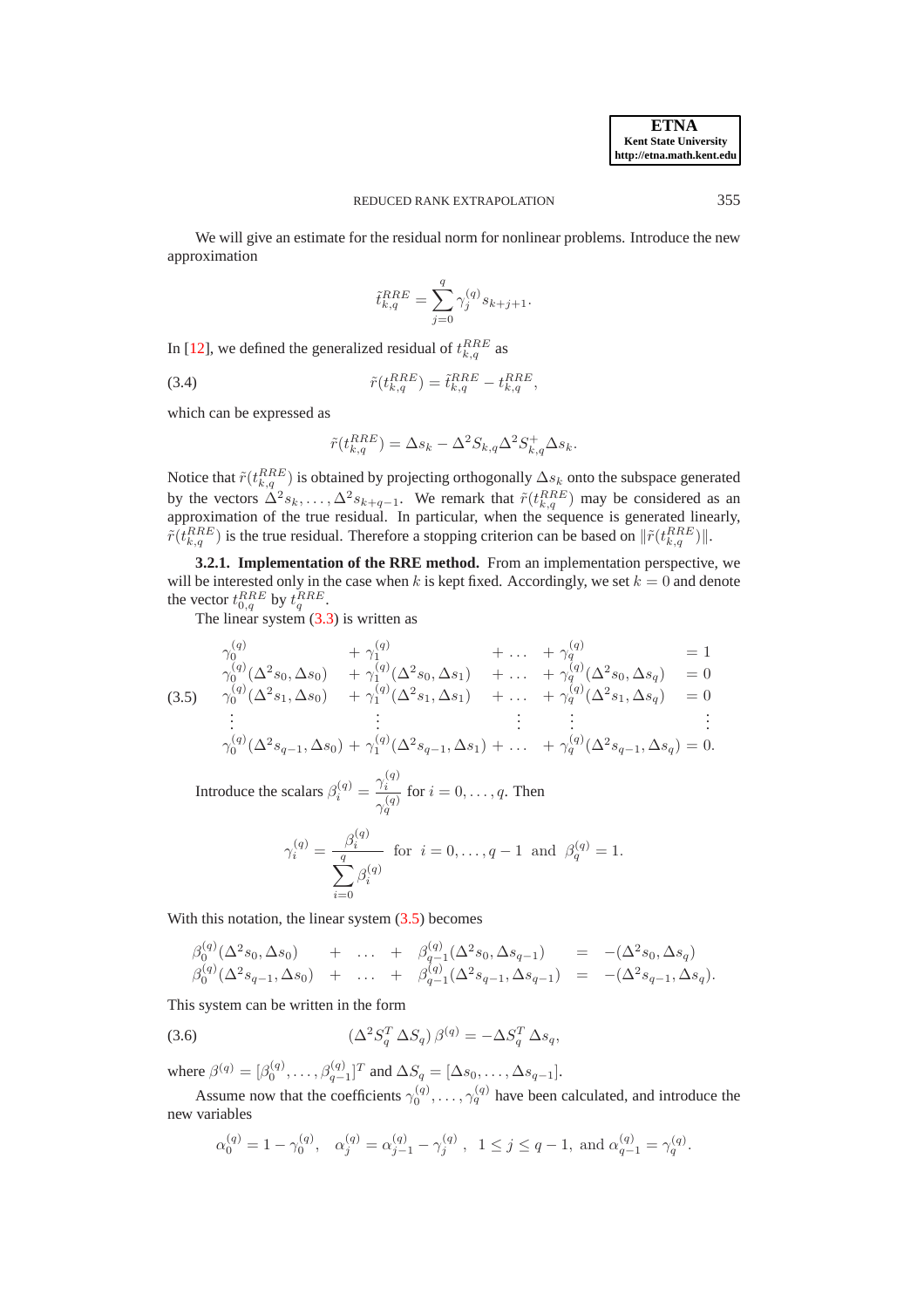#### 356 S. DUMINIL AND H. SADOK

Then the vector  $t_q^{RRE}$  can be expressed as

(3.7) 
$$
t_q^{RRE} = s_0 + \sum_{j=0}^{q-1} \alpha_j^{(q)} \Delta s_j = s_0 + \Delta S_q \alpha^{(q)},
$$

where  $\alpha^{(q)} = [\alpha_0^{(q)}, \dots, \alpha_{q-1}^{(q)}]^T$ .

We remark that in order to determine the  $\gamma_i^{(q)}$ , we must first compute the  $\beta_i^{(q)}$  by solving the linear system of equations [\(3.6\)](#page-8-1). Using [\(3.4\)](#page-8-2) and [\(3.7\)](#page-9-0), the generalized residual  $\tilde{r}(t_q^{RRE})$ can be expressed as

<span id="page-9-0"></span>
$$
\tilde{r}(t_q^{RRE}) = \sum_{i=0}^q \gamma_i^{(q)} \Delta s_i = \Delta S_{q+1} \gamma^{(q)},
$$

where  $\gamma^{(q)} = [\gamma_0^{(q)}, \dots, \gamma_q^{(q)}]^T$ .

**3.2.2. An algorithm for the RRE method.** Fast, stable, and storagewise economical algorithms are described in [\[8,](#page-15-24) [24\]](#page-15-14). These algorithms solve least-squares problems by QR factorization. We provide an overview.

Let  $\Delta S_{k,(q+1)}$  have full rank, namely rank $(\Delta S_{k,(q+1)}) = q + 1$ . Then we can determine a QR factorization  $\Delta S_{k,(q+1)} = Q_q R_q$ , where  $Q_q = [q_0, q_1, \ldots, q_q] \in \mathbb{R}^{N \times (q+1)}$  has orthonormal columns  $q_j$ , and  $R_q \in \mathbb{R}^{(q+1)\times(q+1)}$  is upper triangular with positive diagonal entries. The matrix  $Q_q$  is obtained from  $Q_{q-1} \in \mathbb{R}^{N \times q}$  by appending the column  $q_q$ . Similarly,  $R_q$  is obtained from  $R_{q-1} \in \mathbb{R}^{q \times q}$  by appending a row and a column to  $R_{q-1}$ . The details of the resulting algorithm are described in Table [3.1.](#page-9-1) Note that, we need to store only the vector  $s_k$  and the matrix  $Q_q$ . The remaining quantities can be overwritten. We remark that the vector  $q_q$  does not have to be computed since it is not needed for determining  $t_{k,q}^{RRE}$ . The QR factorization can be computed inexpensively by applying the modified Gram-Schmidt process to the vectors  $s_k, s_{k+1}, \ldots, s_{k+q+1}$ .

<span id="page-9-1"></span>TABLE 3.1 *Basic RRE algorithm.*

Step 0. Input: the vectors  $s_k, s_{k+1}, \ldots, s_{k+q+1}$ . Step 1. Compute  $u_i = \Delta s_i = s_{i+1} - s_i$ ,  $i = k, k + 1, ..., k + q$ . Set  $U_j = [u_k | u_{k+1} | \dots | u_{k+j}], j = 0, 1, \dots$ Compute the QR factorization of  $U_q$ , namely  $U_q = Q_q R_q$ .  $(U_{q-1} = Q_{q-1}R_{q-1}$  is contained in  $U_q$ ). Step 2. Solve the linear system  $R_q^T R_q d = e; d = [d_0, d_1, \dots, d_q]^T, e = [1, 1, \dots, 1]^T.$ (This amounts to solving two triangular systems.) Set  $\lambda = \sum_{i=0}^{q} d_i$ . Set  $\gamma_i = (1/\lambda) d_i$  for  $i = 0, \ldots, q$ . Step 3. Compute  $\alpha = [\alpha_0, \alpha_1, \dots, \alpha_{q-1}]^T$  via  $\alpha_0 = 1 - \gamma_0; \ \alpha_j = \alpha_{j-1} - \gamma_j, \ j = 1, \ldots, q-1.$ Compute  $t_{k,q}^{RRE}$  via  $t_{k,q}^{RRE} = s_k + Q_{q-1}(R_{q-1}\alpha).$ 

The basic RRE algorithm of Table [3.1](#page-9-1) becomes increasingly expensive as  $q$  increases, because the work requirement grows quadratically with the number of iteration steps q and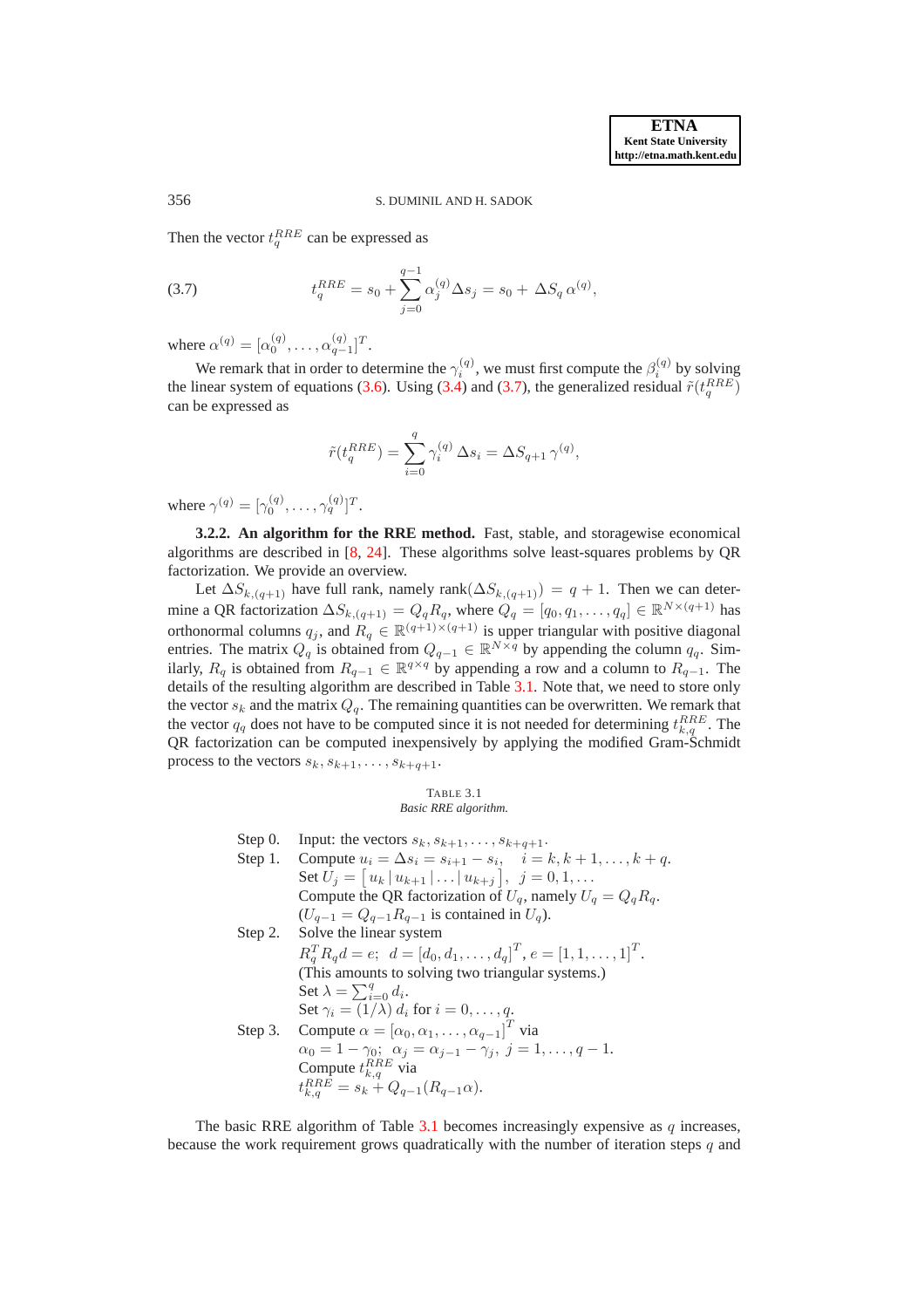the storage requirement grows linearly. A good way to keep the storage requirement and the average computational cost low is to restart the RRE algorithm periodically. Table [3.2](#page-10-0) describes the restarted method.

### <span id="page-10-2"></span><span id="page-10-0"></span>TABLE 3.2 *Restarted RRE algorithm, with restarts every* q *steps.*

- Step 0. Input: set  $k = 0$ , choose an integer q and the vectors  $s_0$ .
- Step 1. Generate  $s_{j+1} = \Phi(s_j)$ ,  $j = 0, ..., q + 1$  (see [\(3.9\)](#page-10-1)).
- Step 2. Compute the approximation  $t_q^{RRE}$  using the RRE Algorithm in Table [3.1.](#page-9-1)
- Step 3.  $R_{q}^{RRE}$  satisfies accuracy test, stop. Otherwise, set  $s_0 = t_q^{RRE}$ ,  $k = k + 1$  and go to Step 1.

We will apply the RRE method to the solution of the nonlinear system of equations

$$
(3.8)\qquad \qquad f(x) = 0
$$

defined by the nonlinear function  $f : \mathbb{R}^N \to \mathbb{R}^N$ . Denote the solution of interest by s and let  $s_0$  be an initial approximation of s. We generate the sequence  $s_1, s_2, s_3, \ldots$  by a fixed-point iteration, say

<span id="page-10-1"></span>(3.9) 
$$
s_{k+1} = \Phi(s_k), \quad k = 0, 1, 2, \dots \Phi : \mathbb{R}^N \to \mathbb{R}^N,
$$

where  $x - \Phi(x) = 0$  is a possibly preconditioned form of [\(3.8\)](#page-10-2) with the same solution s, and is such that  $\lim_{k\to\infty} s_k = s$  in case of convergence of the  $s_k$ .

- We consider the following algorithm:
	- choose a starting point  $x^0$ ,
	- at the iteration k, set  $s_0 = x^k$  and  $s_{i+1} = \Phi(s_i)$  for  $i = 0, \ldots, q_k$ ,
	- compute  $x^{k+1}$  such that

$$
x^{k+1} = t_{0,q_k}^{RRE} = s_0 - \Delta S_{0,q_k} \Delta^2 S_{0,q_k}^+ \Delta s_0,
$$

where  $q_k$  is the degree of the minimal polynomial of  $\Phi'(s)$  for the vector  $x^k - s$ , i.e., the degree of the polynomial p of lowest degree such that  $p(\Phi'(s))(x^k - s) = 0$ .

We will show quadratic convergence of the RRE method. The following theorem uses the notation

$$
\alpha_k(x) = \sqrt{\det(H_k^*(x)H_k(x))},
$$

where

$$
H_k(x) = \left(\frac{\Phi(x) - x}{\|\Phi(x) - x\|}, \dots, \frac{\Phi^{q_k}(x) - \Phi^{q_k-1}(x)}{\|\Phi^{q_k}(x) - \Phi^{q_k-1}(x)\|}\right).
$$

THEOREM 1. Let  $J = \Phi'(s)$  and assume that the matrix  $J - I$  is regular. We set  $M = \left\| (J - I)^{-1} \right\|$ . Let the Frechet derivative  $\Phi'$  satisfy the Lipschitz condition

$$
\|\Phi'(x) - \Phi'(y)\| \le L \|x - y\| \,, \quad \forall x, y \in D,
$$

where *D* is an open and convex subset of  $\mathbb{C}^p$ . If

$$
\exists \alpha > 0, \exists K, \forall k \ge K : \quad \alpha_k(x^k) > \alpha,
$$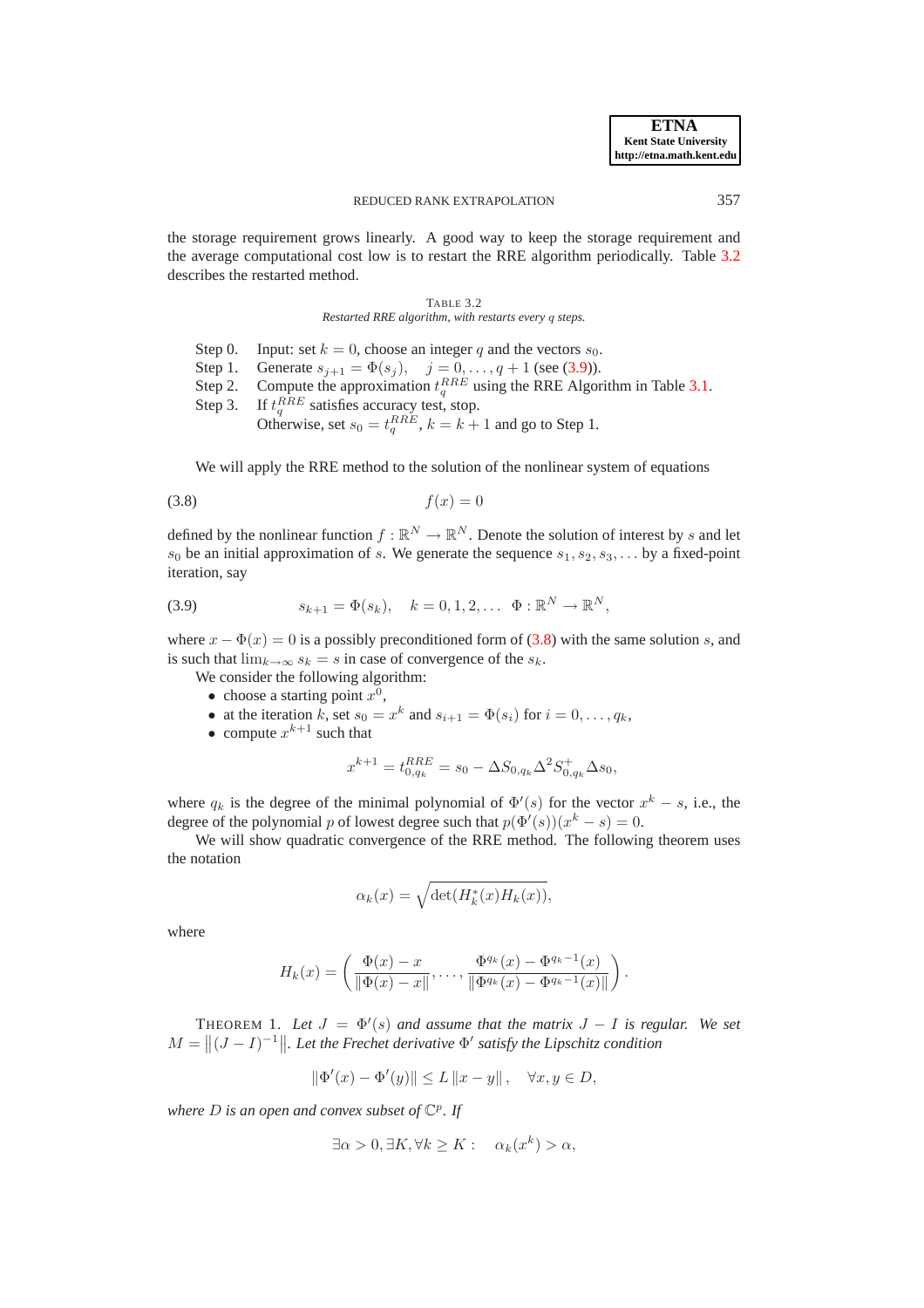#### 358 S. DUMINIL AND H. SADOK

*then there is a neighborhood* U *of* s such that for all  $s_0 \in U$ 

$$
||x^{k+1} - s|| \le K (||x^{k} - s||^{2}).
$$

This result was shown in [\[9\]](#page-15-22). Since there exists a neighborhood of  $s$  such that the vectors  $\Delta s_0, \ldots, \Delta s_{q_k-1}$  are linearly independent and the vectors  $\Delta s_0, \ldots, \Delta s_{q_k}$  are linearly dependent, and since  $q_k$  is not known in practice, we can replace  $q_k$  by  $l_k$ , where  $l_k$  is such that

$$
\|\tilde{r}(t_{l_k}^{RRE})\| = 0.
$$

Hence, we obtain a variant of the method which has the same convergence property and which is more interesting for application. In practice,  $q_k$  is unknown. Therefore we let  $q_k$  be fixed and small.

It is useful to apply the extrapolation method to an equivalent preconditioned system. The new system will be chosen such that the new basic iteration is convergent. In this case, the application of the extrapolation scheme after a number of basic iterations is recommended.

<span id="page-11-0"></span>**4. Numerical experiments.** All computational experiments presented were carried out using MATLAB 7.1 with the RSDFT (real-space density functional theory) software. RSDFT calculates properties of the electronic structure of molecules. It is based on previous work done by Chelikowsky's Material Science Group at the University of Texas (Austin) in collaboration with Saad and his colleagues at the University of Minnesota. These scientists created a program entitled Pseudopotential Algorithms for Real Space Eigenvalue Calculations (PARSEC) on which RSDFT is based. The algorithms used in RSDFT are simpler than those of PARSEC, with the hope that RSDFT can be used for teaching and prototyping of new algorithms.

RSDFT calculates the Laplacian and then computes the ionic potential of the molecule. The Laplacian is calculated using finite difference methods by Fornberg. The program represents the Laplacian as a linear term in nearby wave function values. The ionic potential is approximated by a pseudopotential proposed by Shaw in [\[23\]](#page-15-25). Then the program goes through a self-consistent loop, which calculates the Ceperly-Alder exchange correlation potential, the Hartree potential, and determines the eigenvalues and eigenvectors. If the computed results do not satisfy a specified tolerance, the loop is repeated.

For all tests, iteration is terminated as soon as a vector  $x$  with

$$
\frac{\|f(x)\|}{\|x\|} \le \text{tol}
$$

has been determined. We refer to  $||f(x)||$  as the residual error. We present results for three different problems.

**4.1. Accelerating process.** This section explores the potential for accelerating the simplemix iteration using the RRE method discussed in the last section. The simplemix iterations are constructed by applying the SCF algorithm given in Table [2.1.](#page-2-0)

Figures [4.1,](#page-12-0) [4.2,](#page-13-0) and [4.3](#page-13-1) show the behavior of the residual norm, using a logarithmic scale, for the simplemix and RRE methods for several values of  $\omega$ . The three figures display results for three different sizes of the nonlinear systems.

In the first example, we consider the carbon atom (C). The order of the problem is  $n = 54872$ . Figure [4.1](#page-12-0) displays the computed results. Both the simplemix method with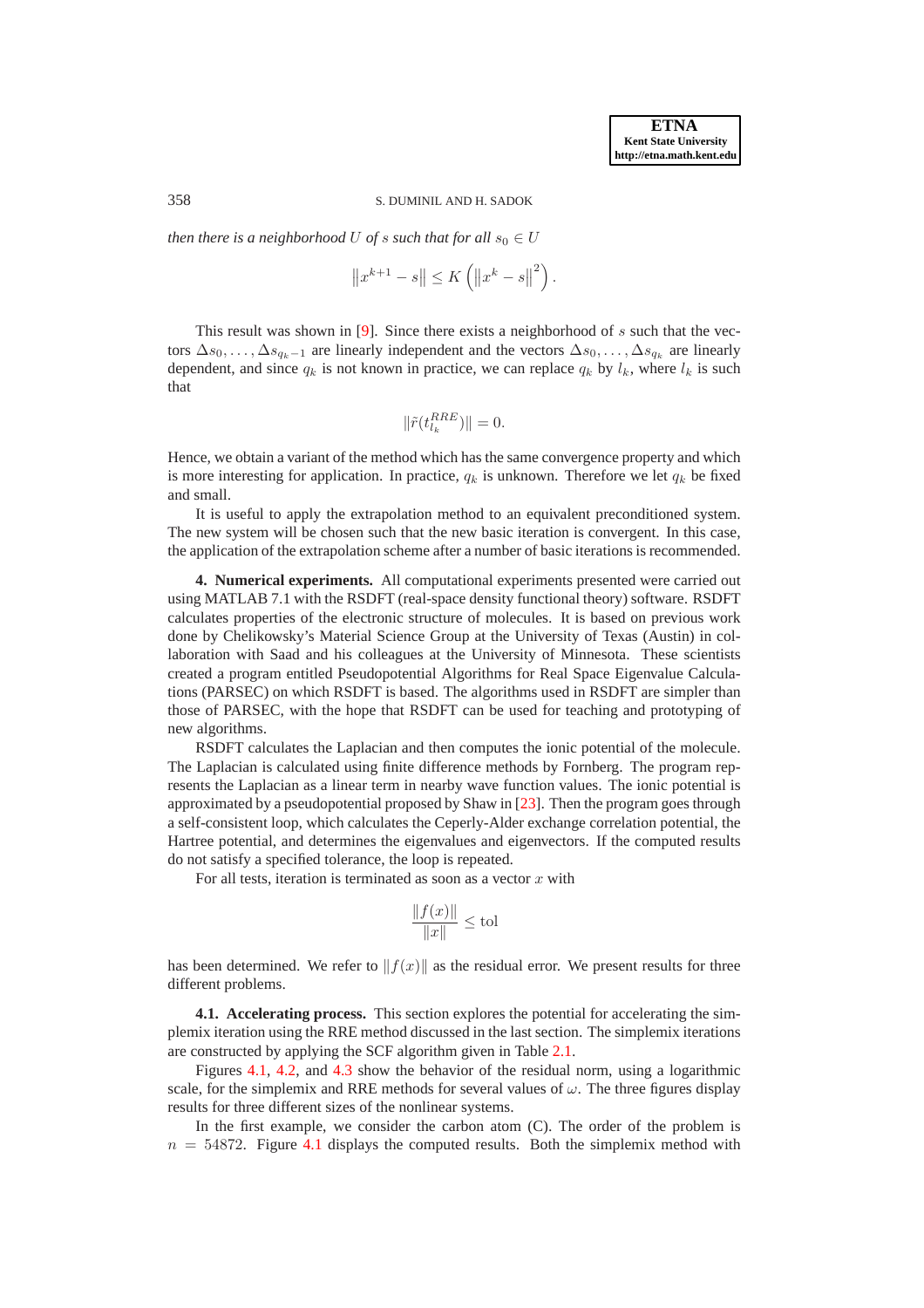the mixing parameter  $\omega = 0.4$  and the RRE method perform well, with the latter method giving a somewhat faster reduction of the norm of the residual error. We remark that the mixing parameter  $\omega = 0.4$  is suitable for this problem. For the following two problems,  $\omega = 0.3$  is a better choice.



<span id="page-12-0"></span>FIGURE 4.1. *Results of methods, RSDFT, C atom,*  $\omega = 0.4$ *.* 

The second example applies the simplemix and RRE methods to the Sodium atom (Na) and the Silicon atom (Si). The size of the system is  $n = 74088$ . Figure [4.2](#page-13-0) shows the residual reduction. The simplemix method is applied with the mixing parameter  $\omega = 0.3$ . The RRE method is seen to yield the fastest convergence.

Finally, in the last example, we have chosen a Carbon monoxide molecule (CO). The size of the system is  $n = 157464$ . Figure [4.3](#page-13-1) displays the computed residual errors obtained with the simplemix method with  $\omega = 0.3$  and with RRE. The latter method yields the fastest convergence of the residual error.

**4.2. Cycling process.** We compare the restarted RRE method with the generalized Broyden method and the Anderson method. These methods are applied to the same examples as above. Here  $RRE(k)$  denotes the RRE process restarted every k steps.

Figures [4.4–](#page-14-0)[4.5](#page-14-1) display the computed results. Figure [4.4](#page-14-0) shows both the RRE(6) and RRE(10) method exhibit fast convergence, whereas the generalized Broyden method (this method performs better than the Broyden method [\[6\]](#page-15-0)) and the Anderson method converge slower; in fact the latter methods are outperformed by the simplemix method. In Figure [4.5](#page-14-1) all methods perform about the same.

**5. Conclusion.** We applied the RRE method and the restarted RRE method to the Kohn-Sham formulation of the Schrödinger equation. We obtained fairly fast convergence for all examples. Thus, vector extrapolation methods may have a useful role to play in electronic structure computations. We plan to test it in PARSEC software.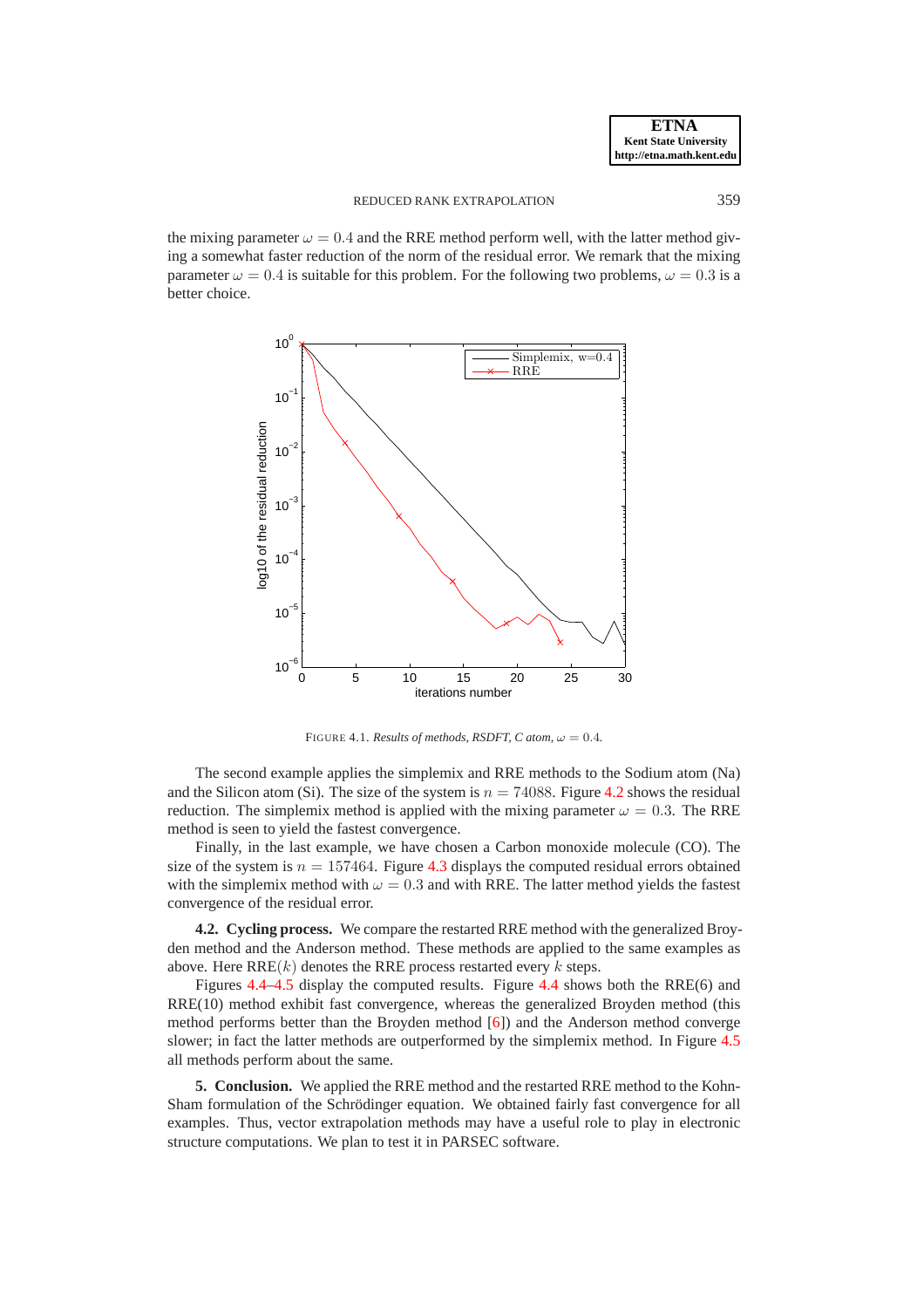```
360 S. DUMINIL AND H. SADOK
```


<span id="page-13-0"></span>FIGURE 4.2. *Results of methods, RSDFT, Si and Na atoms,*  $\omega = 0.3$ *.* 



<span id="page-13-1"></span>FIGURE 4.3. *Results of methods, RSDFT, CO atom,*  $\omega = 0.3$ *.*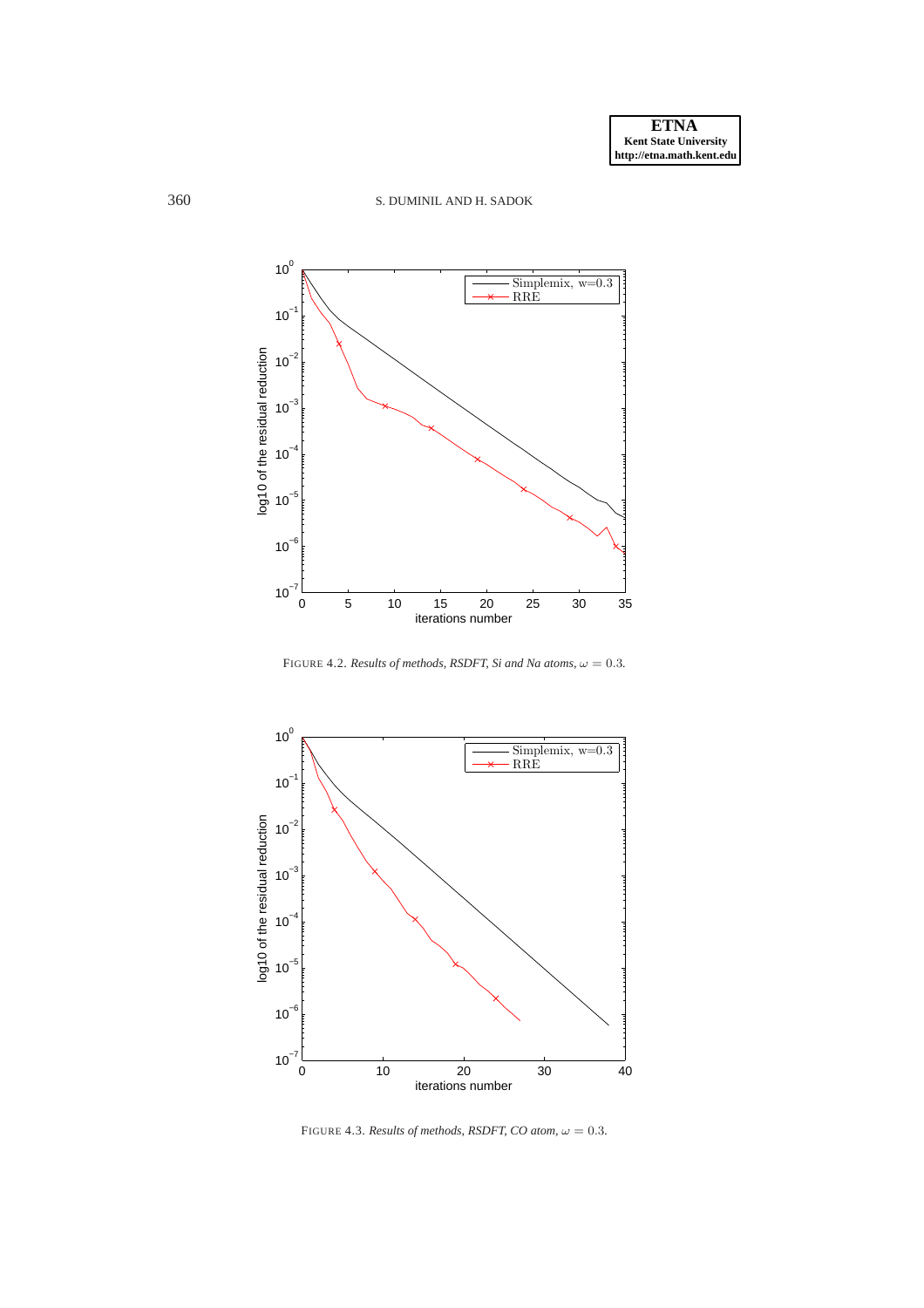# REDUCED RANK EXTRAPOLATION 361



<span id="page-14-0"></span>FIGURE 4.4. *Results of methods, RSDFT, C atom.*



<span id="page-14-1"></span>FIGURE 4.5. *Results of methods, RSDFT, Si and Na atoms.*